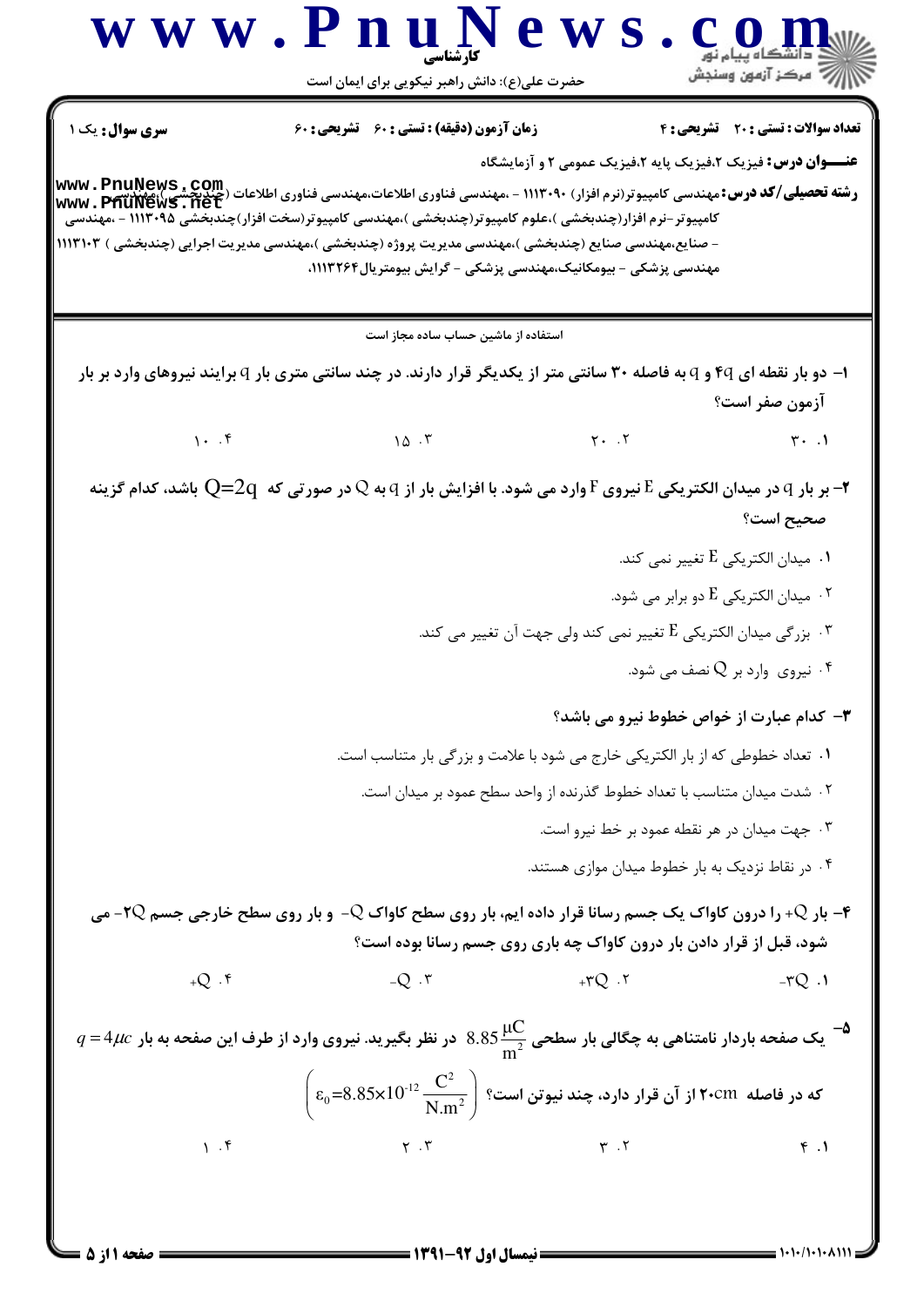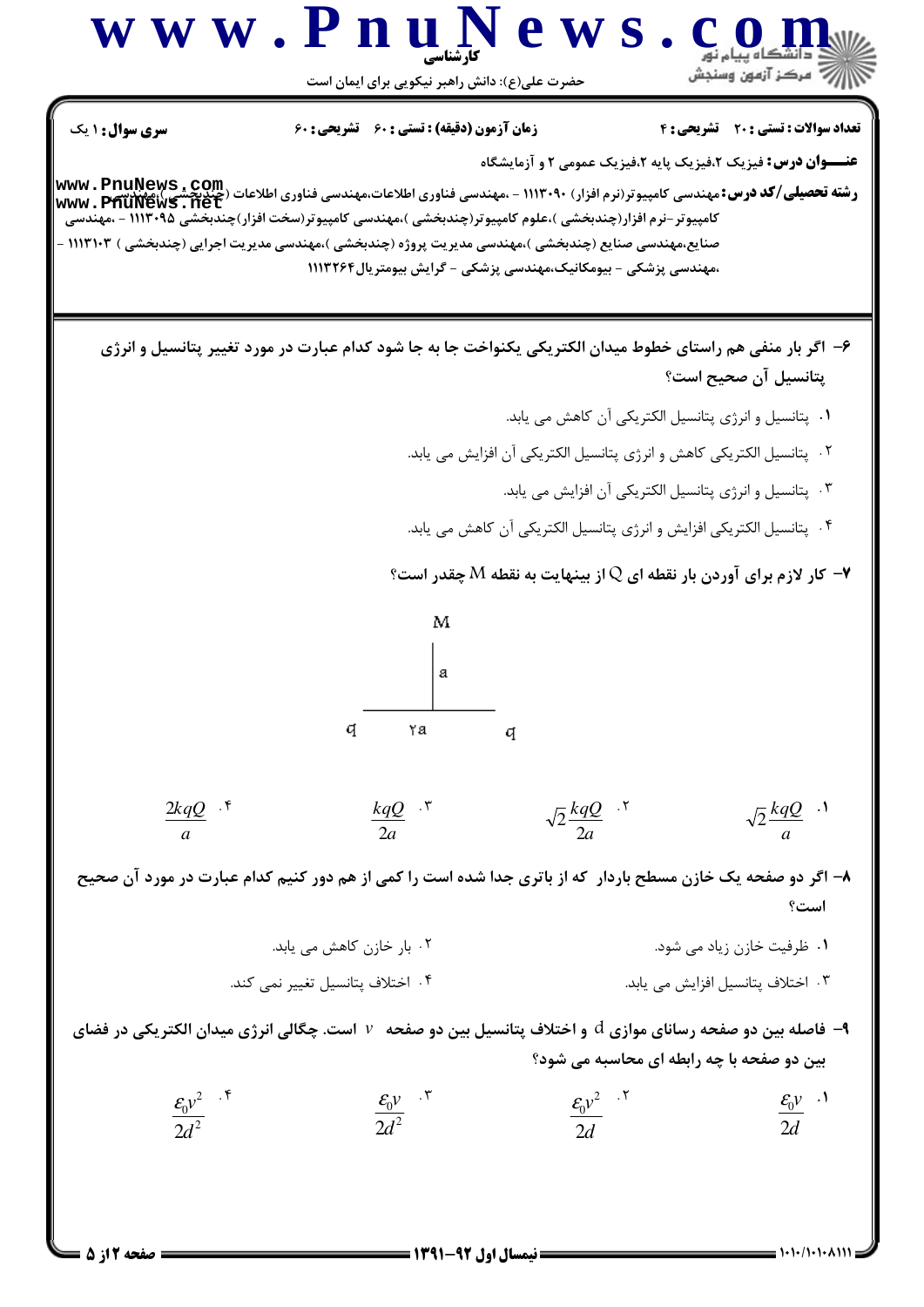|                                                                                                                                                                                                                                  | www.PnuNew<br>حضرت علی(ع): دانش راهبر نیکویی برای ایمان است                                                                                                                                                                                                                                                                                                           |                                                                 | أأآت مركز آزمون وسنجش                                                                                      |  |
|----------------------------------------------------------------------------------------------------------------------------------------------------------------------------------------------------------------------------------|-----------------------------------------------------------------------------------------------------------------------------------------------------------------------------------------------------------------------------------------------------------------------------------------------------------------------------------------------------------------------|-----------------------------------------------------------------|------------------------------------------------------------------------------------------------------------|--|
| <b>سری سوال : ۱ یک</b>                                                                                                                                                                                                           | زمان آزمون (دقیقه) : تستی : 60 تشریحی : 60                                                                                                                                                                                                                                                                                                                            |                                                                 | تعداد سوالات : تستي : 20 تشريحي : 4<br><b>عنـــوان درس:</b> فیزیک ۲،فیزیک پایه ۲،فیزیک عمومی ۲ و آزمایشگاه |  |
|                                                                                                                                                                                                                                  | <b>رشته تحصیلی/کد درس:</b> مهندسی کامپیوتر(نرم افزار) ۱۱۱۳۰۹۰ - ،مهندسی فناوری اطلاعات،مهندسی فناوری اطلاعات (چیدبخشی )<br>www . PfiuNewS . net<br>کامپیوتر-نرم افزار(چندبخشی )،علوم کامپیوتر(چندبخشی )،مهندسی کامپیوتر(سخت افزار)چندبخشی ۱۱۱۳۰۹۵ - ،مهندسی<br>صنایع،مهندسی صنایع (چندبخشی )،مهندسی مدیریت پروژه (چندبخشی )،مهندسی مدیریت اجرایی (چندبخشی ) ۱۱۱۳۱۰۳ – | ،مهندسی پزشکی - بیومکانیک،مهندسی پزشکی - گرایش بیومتریال۱۱۱۳۲۶۴ |                                                                                                            |  |
|                                                                                                                                                                                                                                  | ا- سیمی به طول $\rm L$ و سطح مقطع $\rm A$ را به یک باتری با اختلاف پتانسیل $\rm V$ وصل می کنیم. توان مصرفی سیم P می شود. اگر $\rm \cdot$<br>بدون آنکه مقاومت ویژه و چگالی جرمی آن تغییر کند طول آن را دو برابر کنیم و سپس آن را به همان باتری وصل می                                                                                                                  |                                                                 |                                                                                                            |  |
|                                                                                                                                                                                                                                  |                                                                                                                                                                                                                                                                                                                                                                       | کنیم، توان مصرفی آن چند برابر حالت اول می شود؟                  |                                                                                                            |  |
| $\gamma$ . $\gamma$                                                                                                                                                                                                              |                                                                                                                                                                                                                                                                                                                                                                       | $\cdot \omega \cdot r$ $r \cdot r$                              | .70.1                                                                                                      |  |
|                                                                                                                                                                                                                                  | $\left(\frac{A}{m^2}\right)$ جریان گذرنده از کابل مسی به قطر ۰٬۶ <code>cm</code> ۰۰ جریان گذرنده از کابل مسی به قطر ۰٬۶cm۰ بر ست. چگالی جریان آن چند                                                                                                                                                                                                                  |                                                                 | است؟                                                                                                       |  |
| $11.32 \times 10^{6}$ .                                                                                                                                                                                                          | $11.32 \times 10^{2}$ . $\degree$                                                                                                                                                                                                                                                                                                                                     | $2.83 \times 10^{2}$ . T                                        | $2.83 \times 10^6$ .                                                                                       |  |
|                                                                                                                                                                                                                                  | ۱۲− قاعده حلقه کیرشهف بیانگر کدام  قانون پایستگی است؟                                                                                                                                                                                                                                                                                                                 |                                                                 |                                                                                                            |  |
| ۰۴ تکانه زاویه ای                                                                                                                                                                                                                | ۰۳ تکانه خطی                                                                                                                                                                                                                                                                                                                                                          | ۰۲ انرژی                                                        | ۰۱ بار الکتریکی                                                                                            |  |
| ا— برای تخلیه خازن C که به اندازه ولتاژ $\rm V_s$ پر شده است، از مقاومت R استفاده می کنیم. پس از یک ثابت زمانی، ولتاژ دو سر $\bullet$<br>خازن چقدر است؟ (مبنای لگاریتم نیر: 2.7=©)                                               |                                                                                                                                                                                                                                                                                                                                                                       |                                                                 |                                                                                                            |  |
| $0.37CVs$ .*                                                                                                                                                                                                                     | $0.63CVs$ . \"                                                                                                                                                                                                                                                                                                                                                        | $0.37V_{\rm s}$ . T                                             | $0.63V_{s}$ .                                                                                              |  |
| $P_{\rm l} = 60W, P_{\rm 2} = 90W$ توان مصرفی دو مقاومت هنگامی که به طور جداگانه به چشمه مولد ۱۲۰ ولتی وصل می شوند ۖ برابر $\,$ $\,$ $\,$<br>است. توان مصرفی هر یک از آنها وقتی که به طور متوالی به چشمه ًوصل می شوند، چقدر است؟ |                                                                                                                                                                                                                                                                                                                                                                       |                                                                 |                                                                                                            |  |
| $P_1 = 21.6 W$ . $\frac{1}{2}$                                                                                                                                                                                                   | $P_2 = 21.6 W$ .                                                                                                                                                                                                                                                                                                                                                      | $P_2 = 357.22 \text{ W}$ . <sup>1</sup>                         | $P_1 = 357.22 \text{ W}$ .                                                                                 |  |
| $P_2 = 14.4 W$                                                                                                                                                                                                                   | $P_1 = 14.4 W$                                                                                                                                                                                                                                                                                                                                                        | $P_1 = 238.14 W$                                                | $P_2 = 238.14 W$                                                                                           |  |
|                                                                                                                                                                                                                                  | ۱۵– اگر بسامد زاویه ای سیکلوترونی دو ذره در یک میدان مغناطیسی یکسان باشد، چه نتیجه ای از آن حاصل می شود؟                                                                                                                                                                                                                                                              |                                                                 |                                                                                                            |  |
|                                                                                                                                                                                                                                  | ۰۲ دو ذره بار یکسان دارند.                                                                                                                                                                                                                                                                                                                                            |                                                                 | ۰۱ سرعت دو ذره یکسان است.                                                                                  |  |
|                                                                                                                                                                                                                                  | ۰۴ جرم دو ذره یکسان است.                                                                                                                                                                                                                                                                                                                                              |                                                                 | ۰۳ دو ذره نسبت بار به جرم یکسان دارند.                                                                     |  |
|                                                                                                                                                                                                                                  |                                                                                                                                                                                                                                                                                                                                                                       |                                                                 |                                                                                                            |  |

 $\mathcal{L}^{\text{max}}$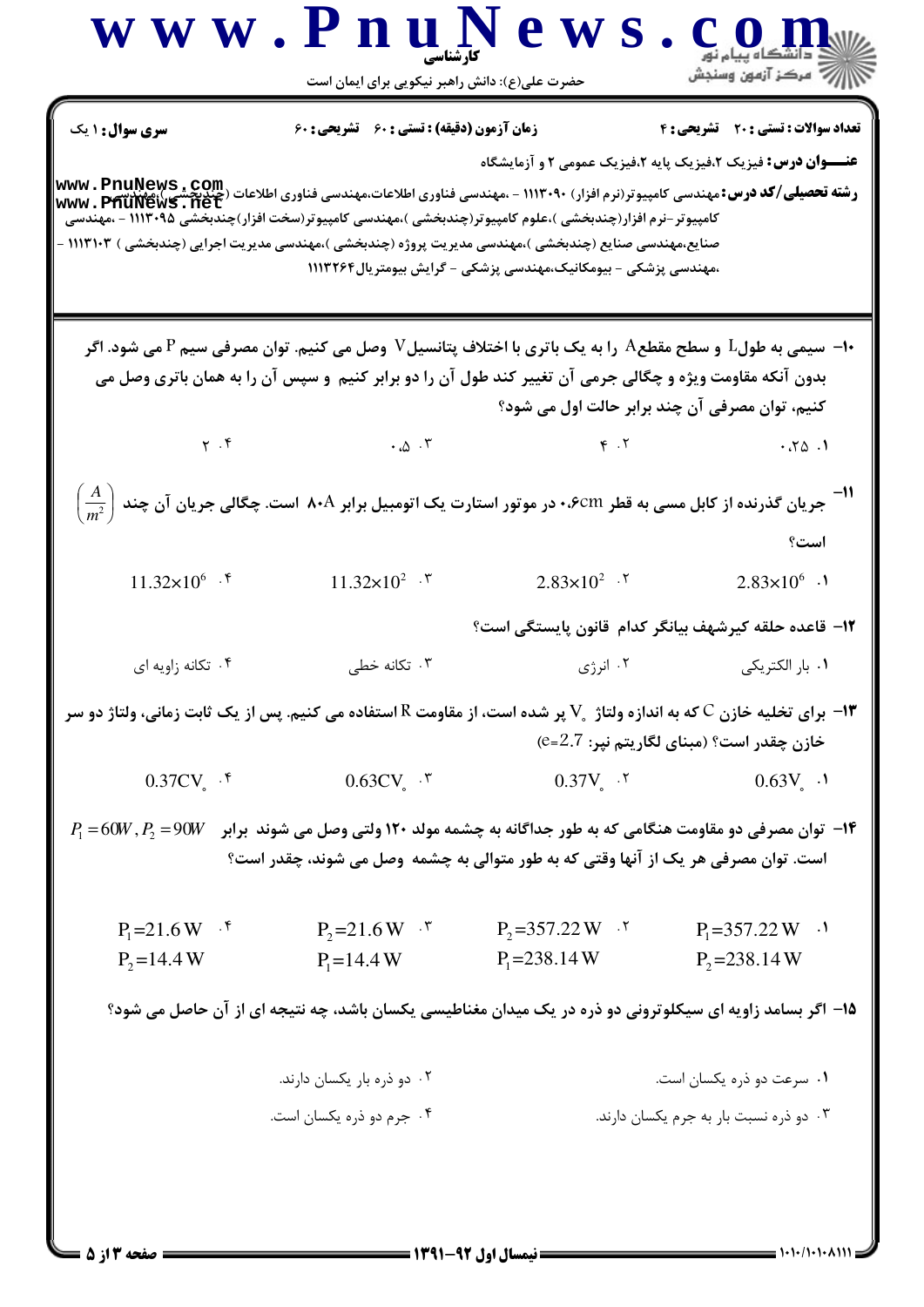D

 $= 1.1 - (1.1 - \lambda 1)$